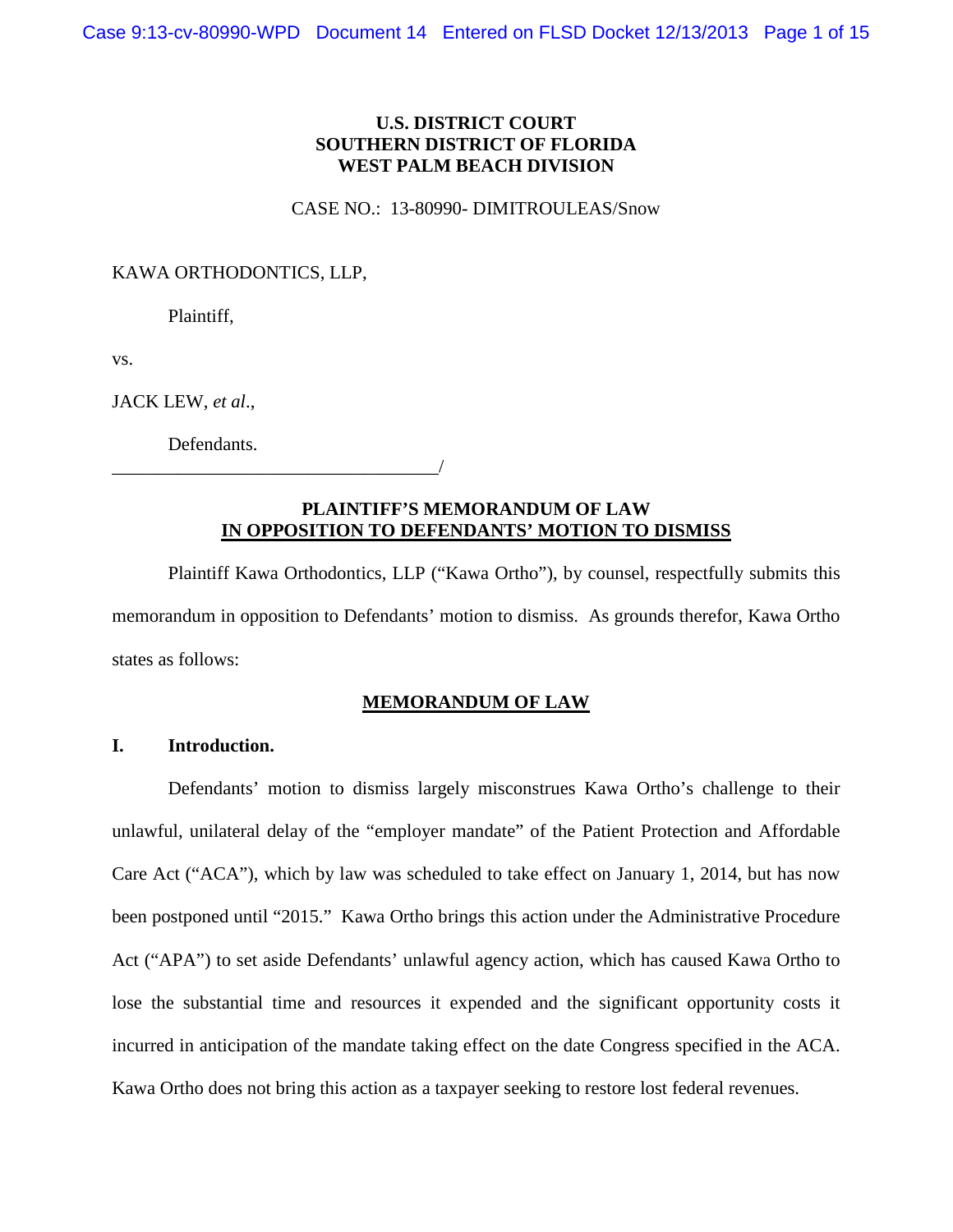Kawa Ortho has pled ample facts establishing its standing. It did not spend substantial time and resources merely to keep up-to-date with potential, new laws affecting how it offers health insurance coverage to its employees and their dependents. It spent its time and resources determining what obligations it had under the "employer mandate" and how best to comply with those new obligations because, as an employer with more than 50 full time equivalent employees, it is subject to the mandate. It was only after Kawa Ortho incurred these "anticipatory compliance" costs and corresponding opportunity costs that Defendants unilaterally changed the effective date established by Congress and set a new, arbitrary deadline. If the Court were to set aside Defendants' unlawful delay and reinstate the effective date set by Congress, Kawa Ortho's efforts and the opportunity costs it incurred will not have been wasted. Its injury will be remedied. Kawa Ortho thus satisfies all three elements of standing under Article III of the Constitution, and Defendants' motion to dismiss should be denied.

### **II. Statutory Background.**

Under the ACA, most "large" employers, defined as employers who have more than 50 "full time equivalent" employees, face tax penalties if they do not offer "affordable," "minimum essential" health insurance coverage to their employees and their employees' dependents. 26 U.S.C. § 4980H. In addition, "large" employers also have certain annual reporting obligations under the ACA. 26 U.S.C. § 6056. These include having to certify whether they offer their full time employees and their employees' dependents the opportunity to enroll in "affordable," "minimum essential" health insurance coverage under an employer-sponsored plan, the length of any waiting period, the months during which coverage was available, monthly premiums for the lowest-cost option, the employer plan's share of covered health care expenses, the number of full-time employees, and the name, address, and taxpayer identification number of each full-time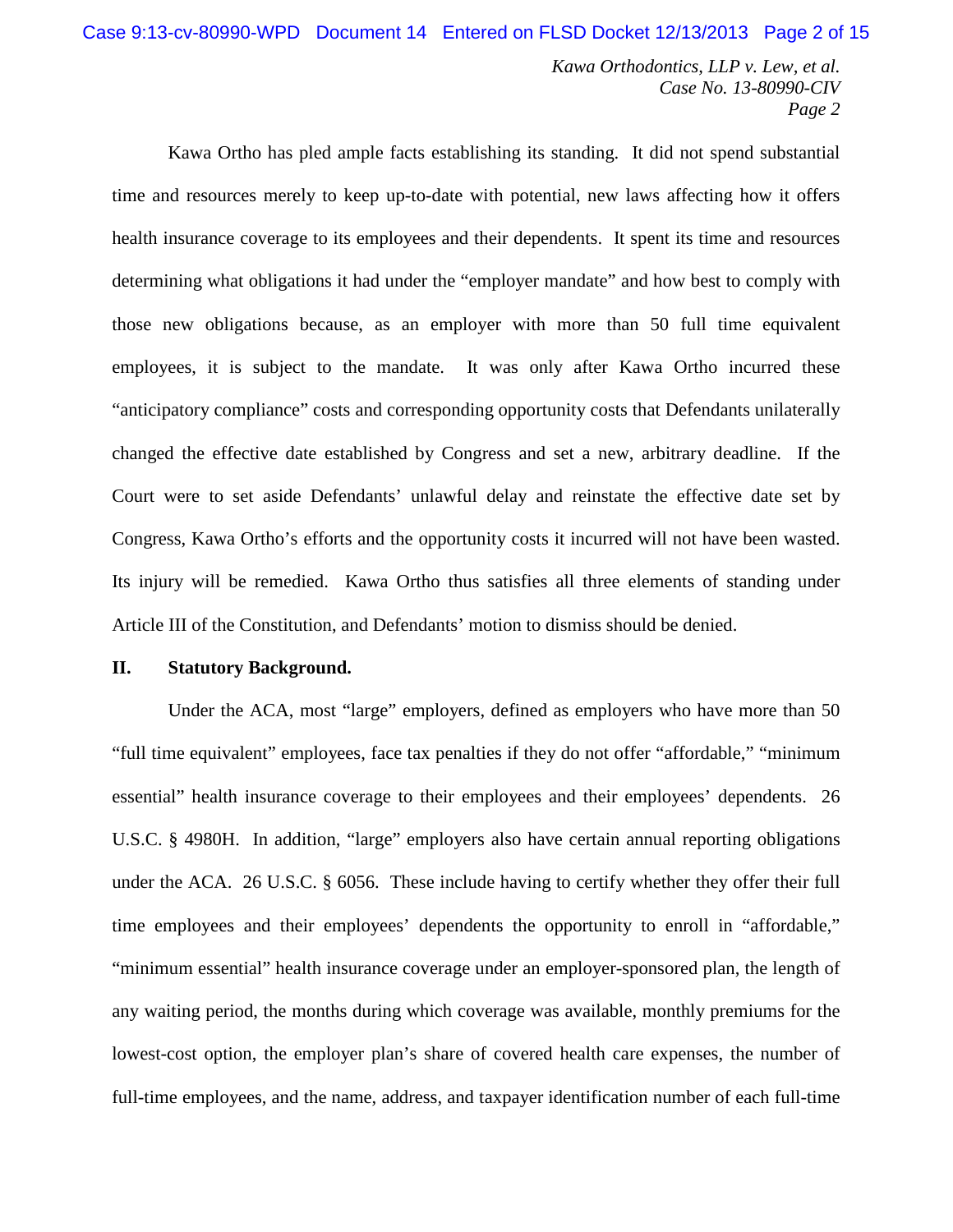employee. *Id.* Employers who "self-insure" have separate reporting obligations. 26 U.S.C. § 6055.

The ACA could not be any clearer: the obligation of employers with 50 or more "full time equivalent" employees to provide "affordable," "minimum essential" health insurance coverage to their employees and their employees' dependents under Section 4908H of Title 26 "shall apply to the months beginning after December 31, 2013." Pub. L. No. 111-148, § 1513(d), 124 Stat. 119, 256. Similarly, the reporting obligations under Section 6055 of Title 26 "shall apply to calendar years beginning after 2013." Pub. L. No. 111-148, § 1502(e), 124 Stat. 119, 252. Likewise, the obligations under Section 6056 of Title 26 "shall apply to the periods beginning after December 31, 2013." Pub. L. No. 111-148, § 1514(d), 124 Stat. 119, 257.

# **III. Factual Background. [1](#page-2-0)**

Kawa Ortho is a Boca Raton based orthodontics and oral surgery practice that employs more than 50 full-time equivalent employees and offers these employees health insurance coverage and pays a portion of the coverage's cost. Complaint at ¶¶ 5, 13. Prior to July 2, 2013, Kawa Ortho expended substantial time and resources, including money spent on legal fees and other costs, in anticipation of the "employer mandate" provisions of the ACA taking effect on January 1, 2014. *Id.* at  $\P$  14. Kawa Ortho incurred these "anticipatory compliance" costs in order to determine what options and obligations it had under the "employer mandate" as enacted by Congress. *Id*. In addition, Kawa Ortho would not have expended its time and resources and incurred these "anticipatory compliance" costs in 2013 if the "employer mandate" had not been

<span id="page-2-0"></span> <sup>1</sup> Kawa Ortho is filing a motion for summary judgment along with this opposition in which it expands upon the specific facts pled in the Complaint. *See* Declaration of Larry Kawa, D.D.S. attached as Exhibit 1 to Plaintiff's Statement of Material Facts in Support of Its Motion for Summary Judgment.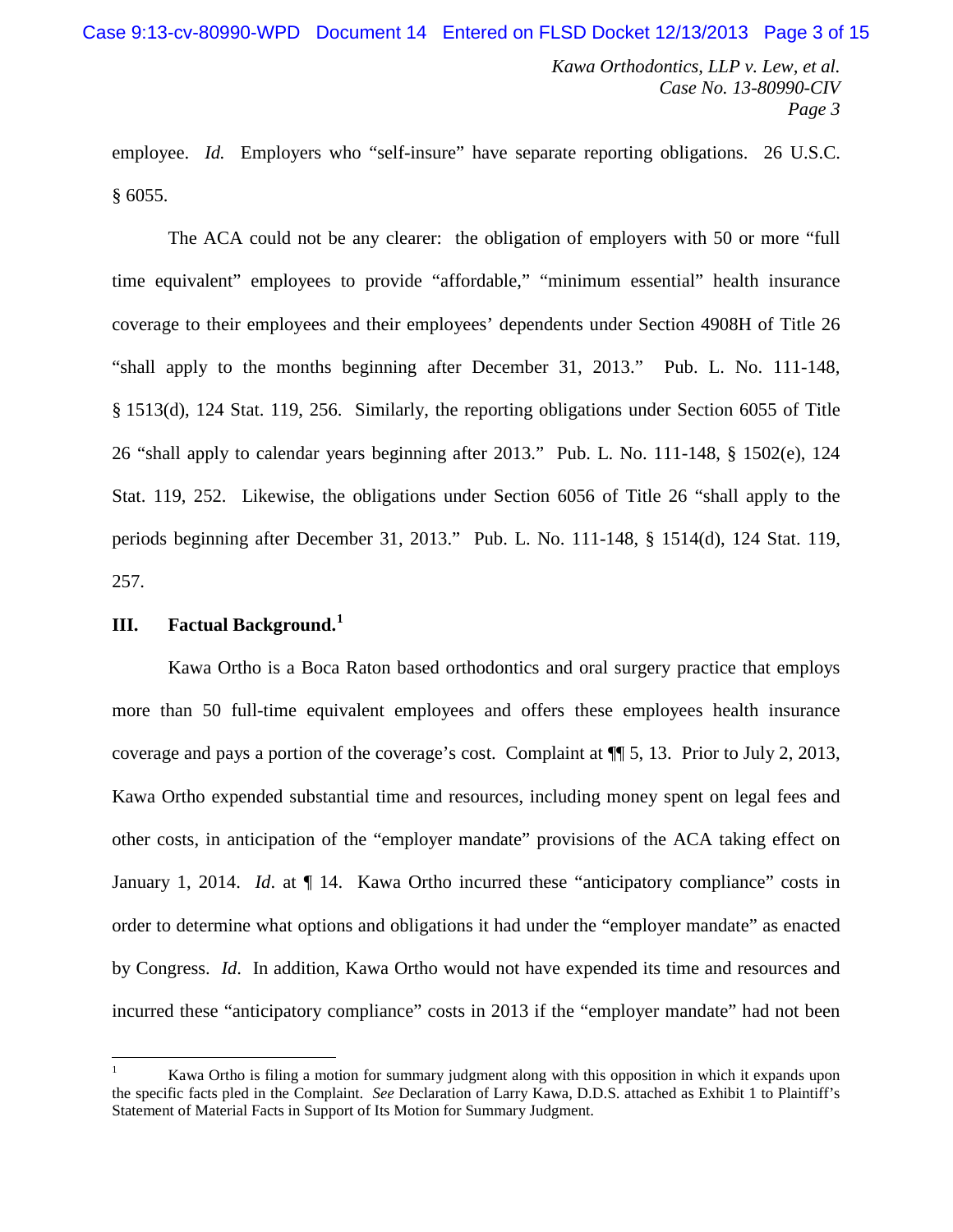scheduled to take effect on January 1, 2014, but instead would have spent its time, resources, and money on other priorities. *Id.* at  $\P$  14.

On July 2, 2013, the U.S. Department of Treasury announced that the "employer mandate" was being delayed until 2015. *Id.* at  $\P$  15. This announcement was formalized on July 9, 2013, when the Internal Revenue Service issued Notice 2013-45, entitled "Transition Relief for 2014 Under §§ 6055 (§ 6055 Information Reporting), 6056 (§ 6056 Information Reporting) and 4980H (Employer Shared Responsibility Provisions)." *Id*. at ¶ 16.

The effect of the delay is both costly and widespread. According to the White House's website, at least 200,000 employers in the United States employ more than 50 employees. *Id*. at ¶ 18. Another government source, the Agency for Health Research and Quality of the U.S. Department of Health and Human Services, reports that the number of employers in the United States having more than 50 employees is as high as 1.6 million. *Id.* at  $\P$  18. In addition, according to the Congressional Budget Office, the delay of the "employer mandate" will result in an estimated loss of \$10 billion in penalty payments by employers and approximately 1 million fewer people are expected to be enrolled in employment-based coverage in 2014 than the number previously projected, primarily because of the one-year delay in penalties on employers. *Id*. at ¶ 19.

## **IV. Standard of Review.**

#### **A. Rule 12(b)(1) Motions.**

"Dismissal under Rule 12(b)(1) is extremely difficult to obtain." *Garcia v. Copenhaver, Bell & Assocs., M.D.'s, P.A.*, 104 F.3d 1256, 1260 (11th Cir. 1997) (*citing Simanonok v. Simanonok*, 787 F.2d 1517, 1519 (11th Cir. 1986)); *see also Monarch Shipping Co v. United States*, 2013 U.S. Dist. LEXIS 152076, \*17 (S.D. Fla. Aug. 15, 2013); *Cabrera v. 27 of Miami*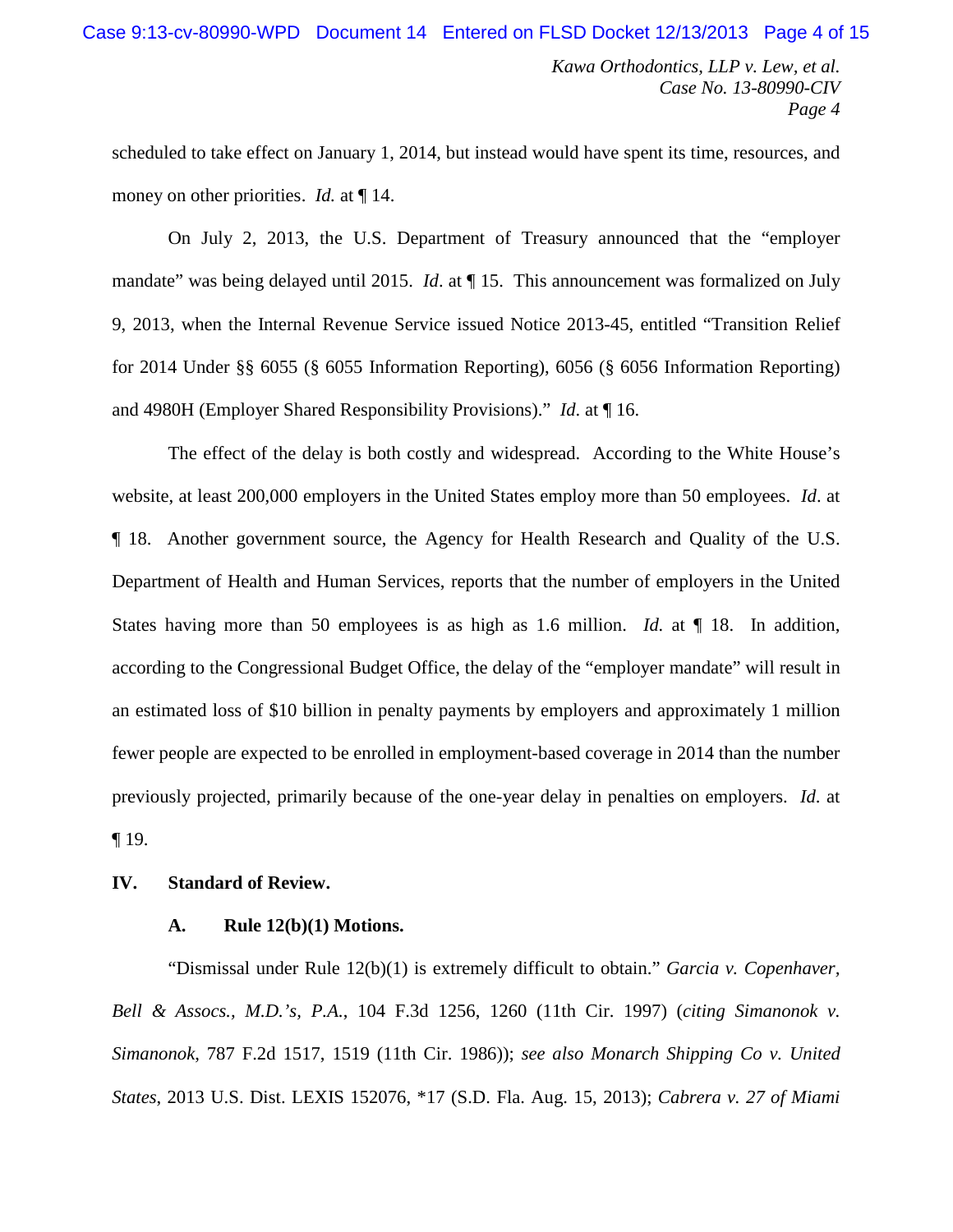Case 9:13-cv-80990-WPD Document 14 Entered on FLSD Docket 12/13/2013 Page 5 of 15

*Kawa Orthodontics, LLP v. Lew, et al. Case No. 13-80990-CIV Page 5*

*Corp.*, 2009 U.S. Dist. LEXIS 64278, \*\*7-8 (S.D. Fla. July 13, 2009); *In re Waterfront License Corp.*, 231 F.R.D. 693, 697 (S.D. Fla. 2005). Rule 12(b)(1) motions consist of either a "factual attack" or a "facial attack." *See McElmurray v. Consol. Gov't of Augusta-Richmond Cnty.*, 501 F.3d 1244, 1251 (11th Cir. 2007). Defendants bring a facial attack. Defendants' Motion to Dismiss for Lack of Subject Matter Jurisdiction and Supporting Memorandum of Law ("Defs' Mtn.") at 6. As a result, Kawa Ortho "is afforded safeguards similar to those provided in opposing a Rule 12(b)(6) motion." *Lawrence v. Dunbar*, 919 F.2d 1525, 1529 (11th Cir. 1990). The Court is "merely to look and see if the plaintiff has sufficiently alleged a basis of subject matter jurisdiction, and the allegations in [the] complaint are taken as true for the purposes of the motion." *Id*.

## **B. Standing.**

To have standing under Article III of the Constitution, a plaintiff must demonstrate three familiar requirements: (1) "injury-in-fact"; (2) "a causal connection between the asserted injuryin-fact and the challenged action of the defendant"; and (3) "that the injury will be redressed by a favorable decision." *Houston v. Marod Supermarkets, Inc.*, 733 F.3d 1323, 2013 U.S. App. LEXIS 22232, \*10 (11th Cir. 2013); *Shotz v. Cates*, 256 F.3d 1077, 1081 (11th Cir. 2001) (*citing Lujan v. Defenders of Wildlife*, 504 U.S. 555, 560-61, 112 S. Ct. 2130, 2136, 119 L. Ed. 2d 351 (1992)). "These requirements are the irreducible minimum required by the Constitution for a plaintiff to proceed in federal court." *Id.* at \*\*10-11 (citing *Northeastern Fla. Chapter of Associated Gen. Contractors of Am. v. City of Jacksonville, Fla.*, 508 U.S. 656, 664, 113 S. Ct. 2297, 2302, 124 L. Ed. 2d 586 (1993)).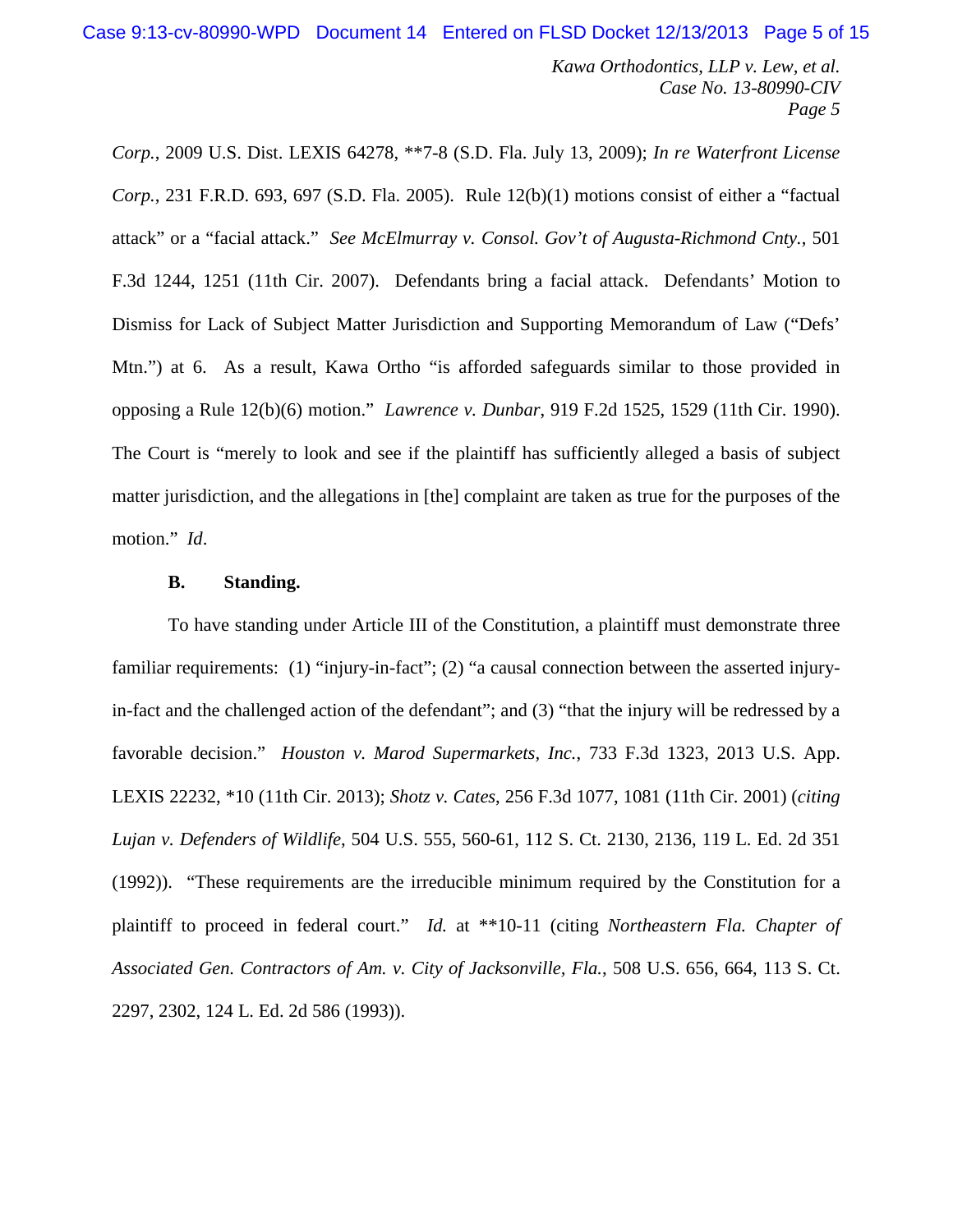#### **C. Kawa Ortho plainly has standing.**

Kawa Ortho's standing to bring this action is unassailable. It clearly has been injured and will continue to be injured unless Defendants' unlawful delay of the "employer mandate" is set aside.

## **1. Kawa Ortho has suffered an injury-in-fact.**

It is well established that "anticipatory compliance" costs constitute an "injury-in-fact" for purposes of standing. One particularly salient case, *Roman Catholic Archdiocese of New York v. Sebelius*, 907 F. Supp. 2d 310 (E.D.N.Y. 2012) ("*Roman Catholic Archdiocese*"), concerns a challenge to the ACA's "coverage mandate," which requires most group health insurance plans to provide coverage for, among other things, women's preventative care and screening, including contraception, sterilization, and related counseling, without any form of cost-sharing. In *Roman Catholic Archdiocese*, five employers affiliated with the Roman Catholic Church challenged the "coverage mandate" on religious freedom grounds. The Court found that the plaintiffs had standing:

Plaintiffs here have established . . . present harms stemming from the future operation of the Coverage Mandate. These harms range from budgeting and administrative costs incurred in analyzing how to update their health plans once the Coverage Mandate becomes effective to diversion of funds away from ministries . . . Since each plaintiff employs numerous people, the practical realities of administering their employees' health care coverage require plaintiffs to undertake the preparations about which they now complain.

907 F. Supp. 2d at 329-30.

In addition, at least two courts have held that "anticipatory compliance costs" constitute an "injury-in-fact" in legal challenges to the "employer mandate."[2](#page-5-0) *Liberty University, Inc. v.* 

<span id="page-5-0"></span><sup>&</sup>lt;sup>2</sup> Based on media reports, a third court appears to have reached this same conclusion in a challenge to the "employer mandate," but the ruling was issued orally and a transcript has not yet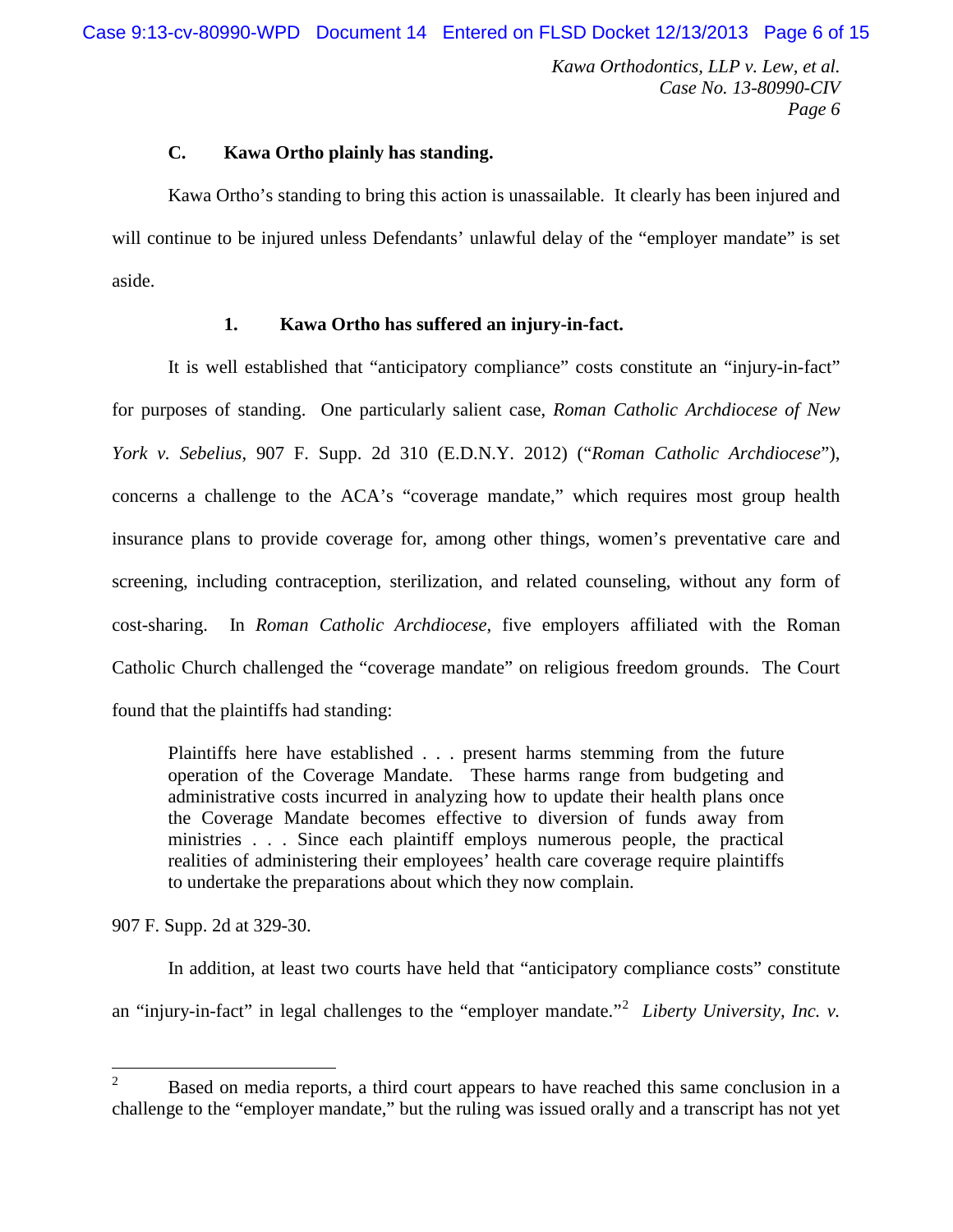*Lew*, 2013 U.S. App. LEXIS 14052, \*\*26-28 (D.C. Cir. July 11, 2013) (finding standing because the plaintiff "may well incur additional costs because of the administrative burden of assuring compliance with the employer mandate"); *Oklahoma v. Sebelius*, 2013 U.S. Dist. LEXIS 113232, \*\*27-30 (E.D. Okla. Aug. 12, 2013) (same).

Similarly, numerous other courts also have held that "anticipatory compliance" costs constituted an "injury-in-fact" in legal challenges to the "individual mandate" provisions of the  $ACA<sup>3</sup>$  $ACA<sup>3</sup>$  $ACA<sup>3</sup>$  One court declared, "It is established that the taking of current measures to ensure future compliance with a statute can constitute an injury." *Mead v. Holder*, 76 F. Supp. 2d 16, 26 (D.D.C. 2011) (finding standing based on the plaintiffs' "needing to rearrange their finances now in anticipation of" the individual mandate). Other courts have ruled similarly. *Calvey v. Obama*, 792 F. Supp. 2d 1262 (W.D. Ok. 2011) (finding standing where "[i]t may be reasonably inferred from Plaintiffs' allegations that they must take steps now in preparation for the imminent requirement of the Act that they purchase health insurance"); *Gaudy-Bachman v. U.S. Dep't of Health and Human Servs.*, 764 F. Supp. 2d 684, 690-92 (M.D. Pa. 2011) (finding standing based on the plaintiffs' "financial planning and budgeting decisions [undertaken] in preparation for the implementation of the individual mandate"); *Thomas More Law Ctr. v. Obama*, 720 F. Supp. 2d 882, 887-89 (E.D. Mich. 2010) (finding standing based on the plaintiffs' need to "reorganize their affairs" in order to comply with the "individual mandate"); *Florida v. U.S. Dep't of Health and Human Services*, 716 F. Supp. 2d 1120, 1145-47 (N.D. Fla. 2010) (finding standing based on

 $\overline{a}$ 

been made available. The case is *Halbig v. Sebelius*, Case No. 13-623 (RWR) (D. District of Columbia). The oral ruling was made on October 22, 2013.

<span id="page-6-0"></span><sup>3</sup> Of course, the individual mandate survived these and other legal challenges. *See generally Nat'l Fed. of Indep. Bus. v. Sebelius*, 132 S. Ct. 2566 (2012).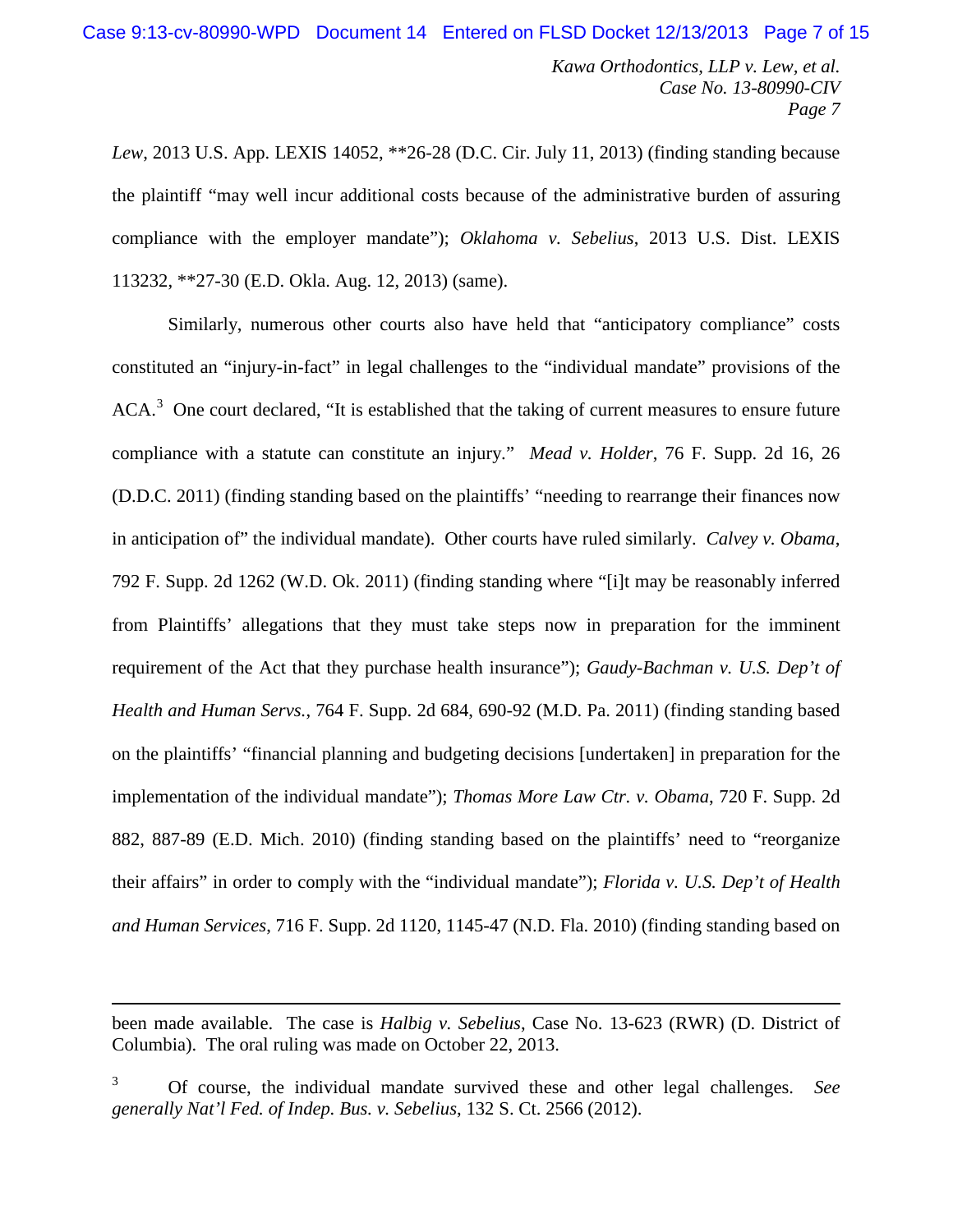a diversion of resources from "business endeavors" and a reordering of "economic circumstances" in order to comply with "individual mandate").

Finally, other courts also have held that "anticipatory compliance" costs constitute "injuries-in-fact" in contexts having nothing to do with the ACA. *See Virginia v. Am. Booksellers Ass'n*, 484 U.S. 383, 392-93 (1988) (finding booksellers had standing because they "w[ould] have to take significant and costly compliance measures"); *Ass'n of Private Sector Colls. & Univs. v. Duncan*, 681 F.3d 427, 457-58 (D.C. Cir. 2012) (finding increased compliance costs constitute injury in fact sufficient to confer standing); *N.Y. Civil Liberties Union v. Grandeau*, 528 F.3d 131 (2d Cir. 2008); *State Farm Mut. Auto Ins. Co. v. Dole*, 802 F.2d 474, 480 (D.C. Cir. 1986) (finding suit ripe if challenged rule "would reasonably prompt a regulated industry, unwilling to risk substantial penalties by defying the policy, to undertake costly compliance measures"); *Nat'l Rifle Ass'n v. Magaw*, 132 F.3d 272, 287 (6th Cir. 1997) (finding standing based on compliance costs).

Courts also have found that plaintiffs challenging the "individual mandate" had standing because they incurred "opportunity costs" in having to purchase health insurance – "such as not purchasing a new car, reducing spending, or diverting money from other business goals." *Roman Catholic Archdiocese*, 907 F. Supp. 2d at 329. An "opportunity cost" recognizes that an opportunity given up by engaging in a particular activity is part of the cost of that activity. *See*, *e.g.*, *Chronister Oil Co. v. Unocal Ref. and Mktg.*, 34 F.3d 462, 465 (7th Cir. 1994).

As pled in the Complaint, Kawa Ortho incurred the same type of "anticipatory compliance" costs and opportunity costs as did the plaintiffs in each of these cases. Kawa Ortho expended substantial time and resources and incurred opportunity costs in 2013 in anticipation of the mandate taking effect on January 1, 2014, the date set by Congress. Complaint at ¶ 14. It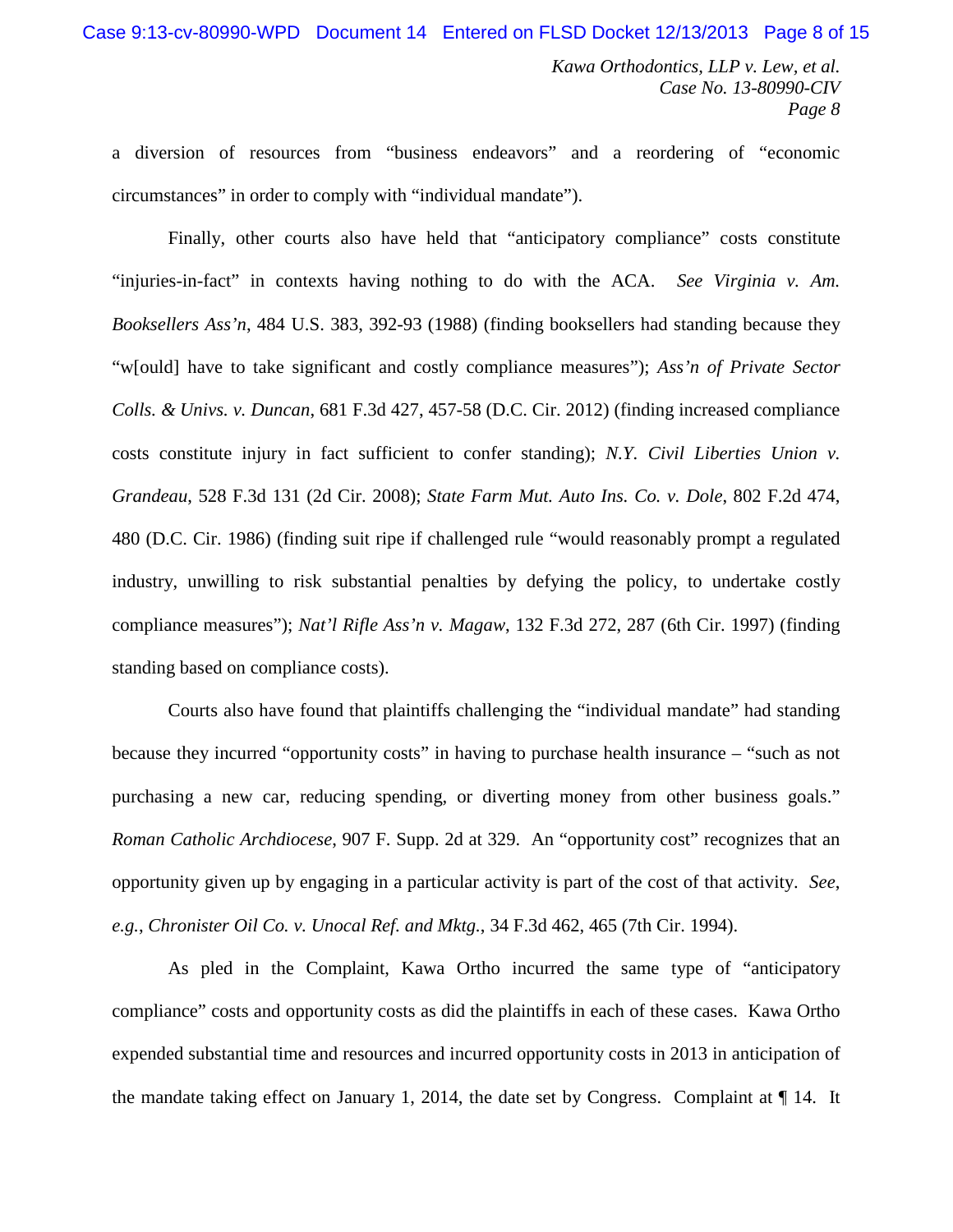would not have expended its time and resources and incurred these "anticipatory compliance" costs and opportunity costs in 2013 if the mandate had not been scheduled to take effect until 2015. *Id.* It would have spent its time and resources on other priorities, including generating new patients for its practice, instead. *Id.* Kawa Ortho's injury is not the least bit speculative or hypothetical. It is real. As an employer with more than 50 full-time equivalent employees, Kawa Ortho is subject to the obligations imposed by the "employer mandate." *Id.* at ¶ 13. It had no choice but to determine how to comply with the obligations of the mandate scheduled to take effect on January 1, 2014.

Defendants' arguments and authorities are inapposite. Defendants first cite to *Family Planning and Reproductive Health Ass'n, Inc. v. Gonzales*, 468 F.3d 826 (D.C. Cir. 2006) for the proposition that Kawa Ortho's injury was self-inflicted. Defs' Mtn. at 9. In that case, the plaintiff challenged an amendment to the Consolidated Appropriations Act of 2006, which prohibited "recipients of federal grant funds from discriminating against individuals or entities that refuse to provide or refer for abortions." 468 F.3d at 827. The plaintiff asserted that it did "not know how to abide by" pre-existing regulations that required all recipients of specific federal funds to offer abortion counseling as well as the recently enacted statute that seemed to be in conflict with the pre-existing regulations. *Id*. at 829-830. In holding that the plaintiff lacked standing, the U.S. Court of Appeals for the District of Columbia Circuit stated:

The supposed dilemma is particularly chimerical here because the [plaintiff's] asserted injury appears to be largely of its own making. . . . Here the [plaintiff] has within its grasp an easy means for alleviating the alleged uncertainty. It could inquire of HHS exactly how the agency proposes to resolve any of the conflicts that it claims to spot between the amendment and the regulations. . . . As the [plaintiff] has chosen to remain in the lurch, it cannot demonstrate an injury sufficient to confer standing.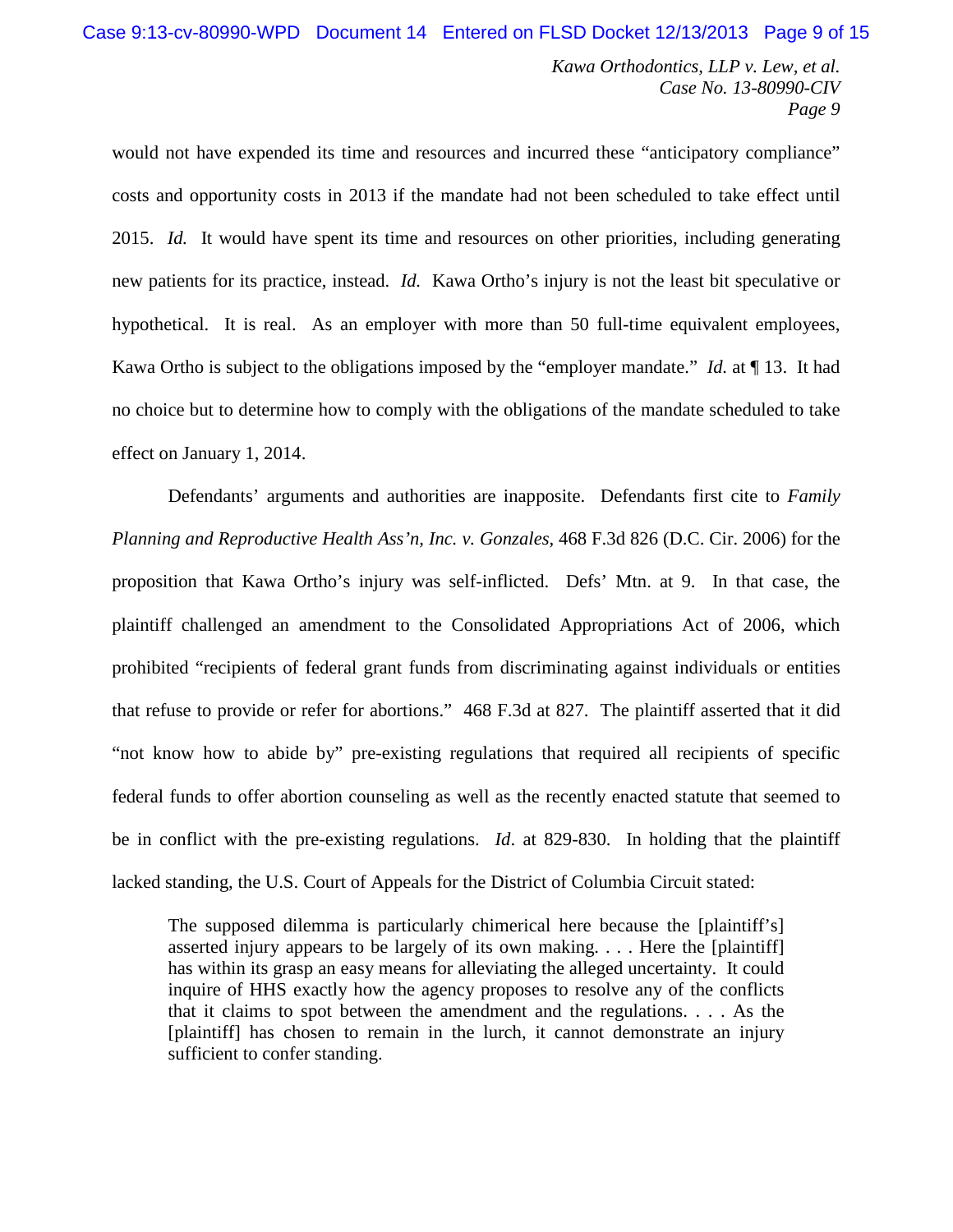*Id.* at 351. Kawa Ortho's injury is the exact opposite. Based on the plain language of the ACA, the obligations of the "employer mandate" were set to take effect on January 1, 2014. There was no uncertainty or dilemma as to when the mandate was to take effect. Nor was there any uncertainty or dilemma as to whether it applied to Kawa Ortho. Its "anticipatory compliance" costs and opportunity costs were real and necessary just like the plaintiffs' "anticipatory compliance" costs and opportunity costs in *Roman Catholic Archdiocese*, *Liberty University, Inc*., *Oklahoma*, and the other "mandate" cases cited herein were real and necessary.

Defendants' reliance on *State National Bank v. Lew*, 2013 U.S. Dist. LEXIS 108308 (D.D.C. Aug. 1, 2013) is misplaced. In that case, one of the plaintiffs alleged that it had standing because it had "spent money to keep abreast of developments under the Dodd-Frank Act and that these expenditures are subsumed under the heading of compliance costs." *State National Bank*, 2013 U.S. Dist. LEXIS at \*66. In holding that the plaintiff did not have standing, the court found that the alleged costs were not "compliance costs" at all. *Id*. at \*68. Instead, the court concluded that the plaintiff had incurred costs "merely to keep abreast of developments in the law." *Id.*

Kawa Ortho does not allege that it expended its time and resources merely to keep abreast of changes in the law. Rather, it alleges that the ACA imposes obligations and penalties on employers with more than 50 full time equivalent employees (Complaint at ¶¶ 10 and 11), that it is an employer with more than 50 full time employees for purposes of the obligations of the ACA is (*id.* at ¶ 13), that it expended substantial time and resources in anticipation of the "employer mandate" provisions of the ACA taking effect on January 1, 2014 (*id*. at ¶ 14), and that it would not have expended its time and resources in this manner if the mandate had not been scheduled to go into effect until 2015. *Id. State National Bank* does not apply. Kawa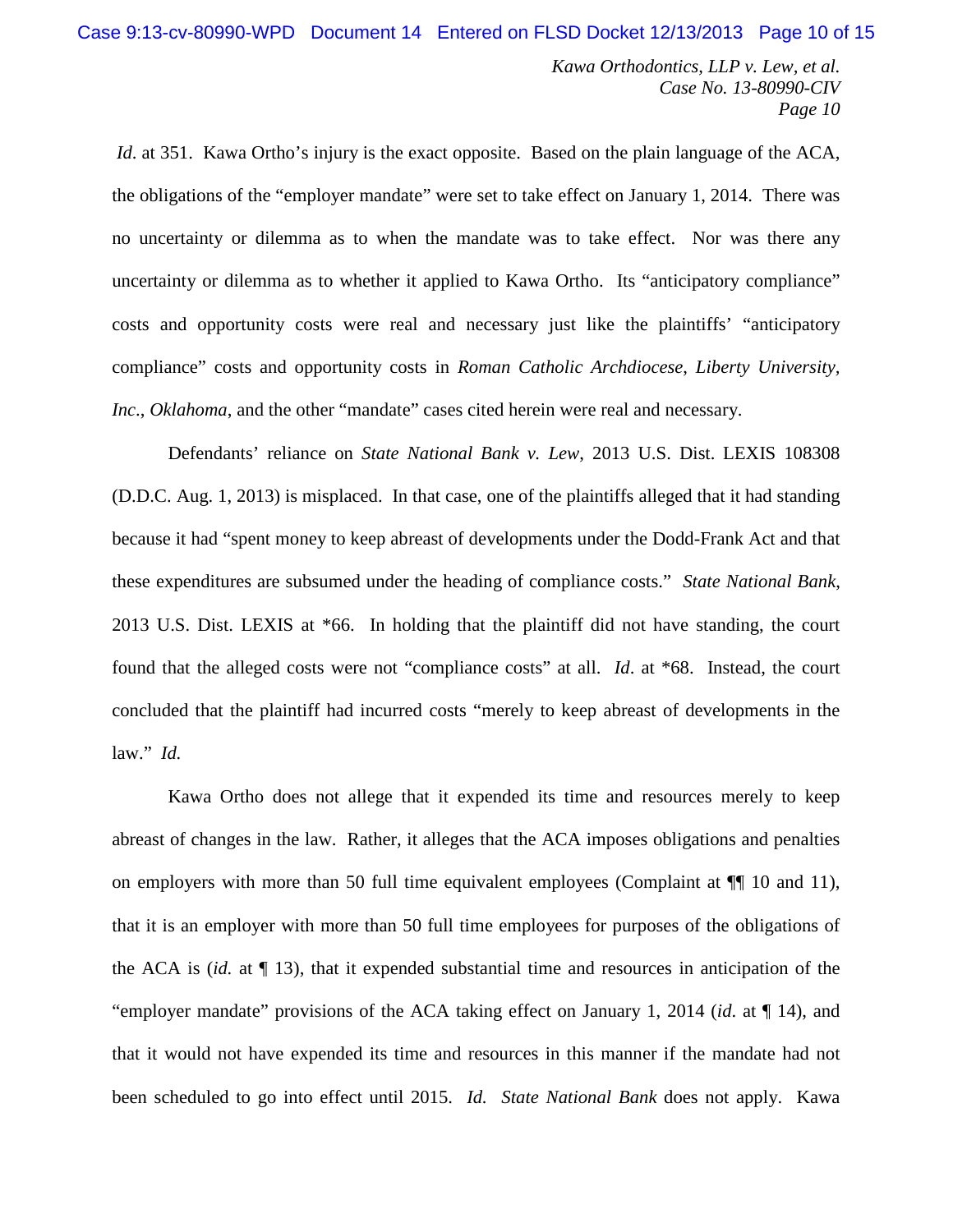Ortho has plainly suffered an injury-in-fact just like the plaintiffs in *Roman Catholic Archdiocese*, *Liberty University, Inc*., *Oklahoma*, and the other "mandate" cases cited herein suffered injuries-in-fact.

## **2. A causal connection exists between the Kawa Ortho's injury-in-fact and Defendants' delay of the "employer mandate."**

Kawa Ortho's injury also is causally connected to Defendants' delay of the "employer mandate." Like a litigant who spends its time and resources preparing for a long-scheduled trial, only to have the trial continued unexpectedly just as it was about to begin, Kawa Ortho's injury is directly, if not solely, the result of the delay. Were it not for the delay, Kawa Ortho would not have lost any of the value of the substantial time and resources it expended in 2013 in anticipation of the mandate taking effect on January 1, 2014. Nor would the opportunity costs it incurred be rendered unnecessary.

Defendants misconstrue the nature of Kawa Ortho's claim and the obvious causal connection between Kawa Ortho's injury and Defendants' unilateral decision to postpone the effective date of the "employer mandate." Kawa Ortho does not allege that the "suspension of enforcement" of the mandate caused it to expend the time and resources. Defs' Mtn. at 11. The mandate itself did. The impending mandate required Kawa Ortho to take steps to determine how to comply with its legal obligations before the January 1, 2014 effective date. Kawa Ortho plainly alleges that it took these steps prior to July 2, 2013 and that it would not have done so if the mandate had not been scheduled to take effect on January 1, 2014. Complaint at  $\P$  14. Defendants' July 2, 2013 delay of the mandate diminished, if not destroyed the value of the time and resources Kawa Ortho expended before July 2, 2013 in anticipation of the mandate taking effect on January 1, 2014. *Id.* at  $\P$  17. It rendered unnecessary the opportunity costs Kawa Ortho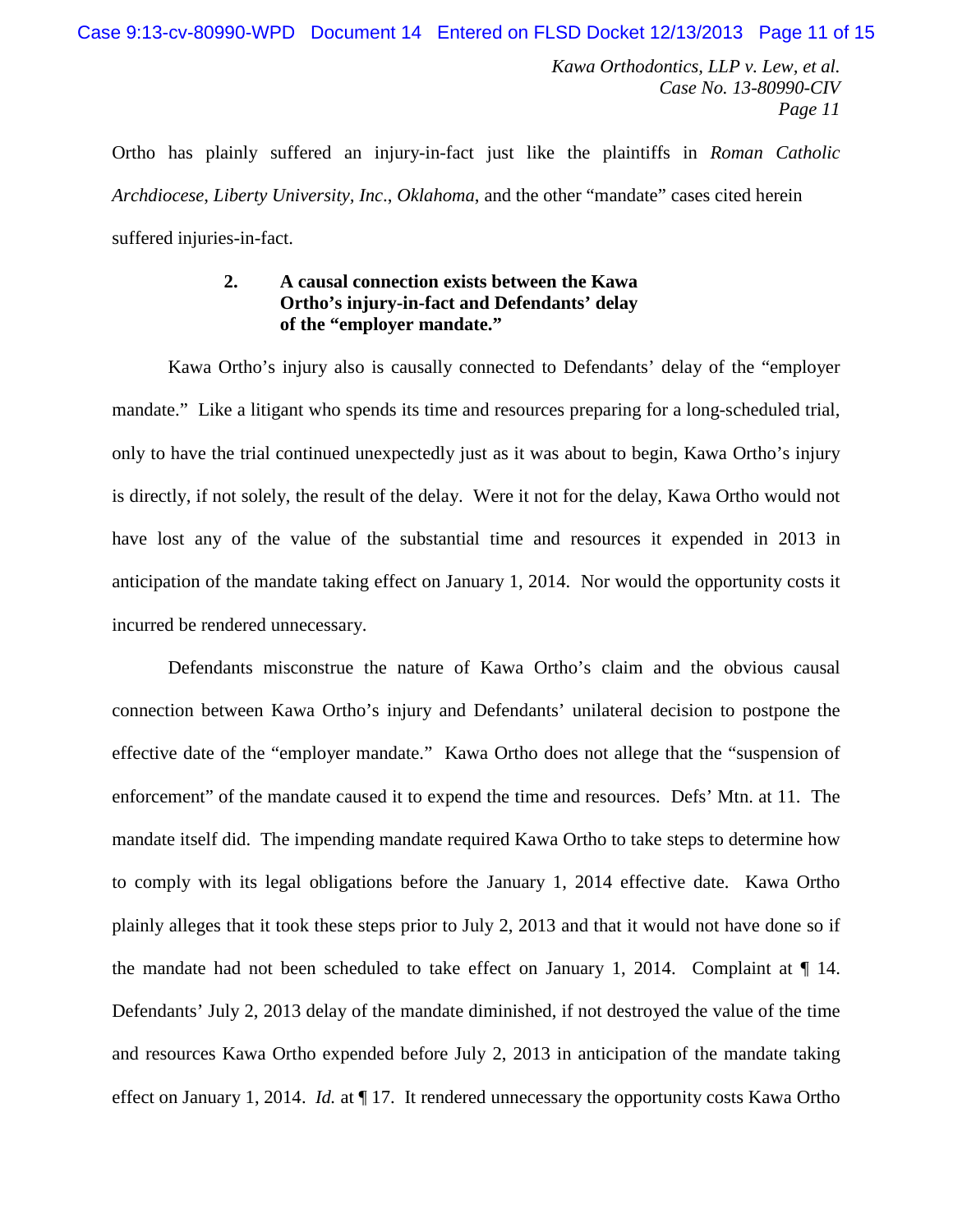incurred. *Id.* at  $\P$  14 and 17. Kawa Ortho would have spent its time and resources differently and would not have incurred the opportunity costs it incurred if it had not been obligated to offer "affordable" "minimum essential" health coverage to its employees on January 1, 2014. *Id.* at ¶¶ 13 and 14. Defendants' unlawful delay of the mandate on July 2, 2013 caused Kawa Ortho's injury, not Kawa Ortho's reasonable business decision to spend time and resources before that date preparing for obligations with which, by law, it had to comply by January 1, 2014.

Nor does *Grocery Mfrs. Ass'n v. Envtl. Protection Agency*, 693 F.3d 169 (D.C. Cir. 2012) apply. In that case, the "EPA's approval of the introduction of E15 for use in certain vehicles and engines, [did] not force, require, or even encourage fuel manufacturers or any related entity to introduce the new fuel." *Grocery Mfrs. Ass'n*, 693 F.3d at 177. Therefore, the court held, "[t]o the extent the [plaintiffs] implement that option voluntarily, any injury they incur as a result is a 'self-inflicted harm' not fairly traceable to the challenged government conduct." *Id*. There was (and is) nothing voluntary about Kawa Ortho's obligation to comply with the "employer mandate." The only issue is when that obligation takes effect – the date enacted into law by Congress or the date arbitrarily selected by Defendants. *Grocer Mfrs. Ass'n* does not help Defendants' "causal connection" argument. Kawa Ortho's injury is easily traceable to Defendants' unlawful delay of the mandate.

#### **3. Kawa Ortho's injury is redressable.**

Defendants' redressability argument likewise misconstrues the nature of Kawa Ortho's claim. Kawa Ortho does not assert that "requiring immediate enforcement of other employers' reporting obligations or potential tax penalties" will "recompense" its injury. Defs' Mtn. at 12- 13. Nor is it requesting that it be "repaid for any prior expenditures of time and resources." *Id*. at 13 n.7. Nor does Kawa Ortho ask that the delay of the mandate only be declared unlawful. *Id.*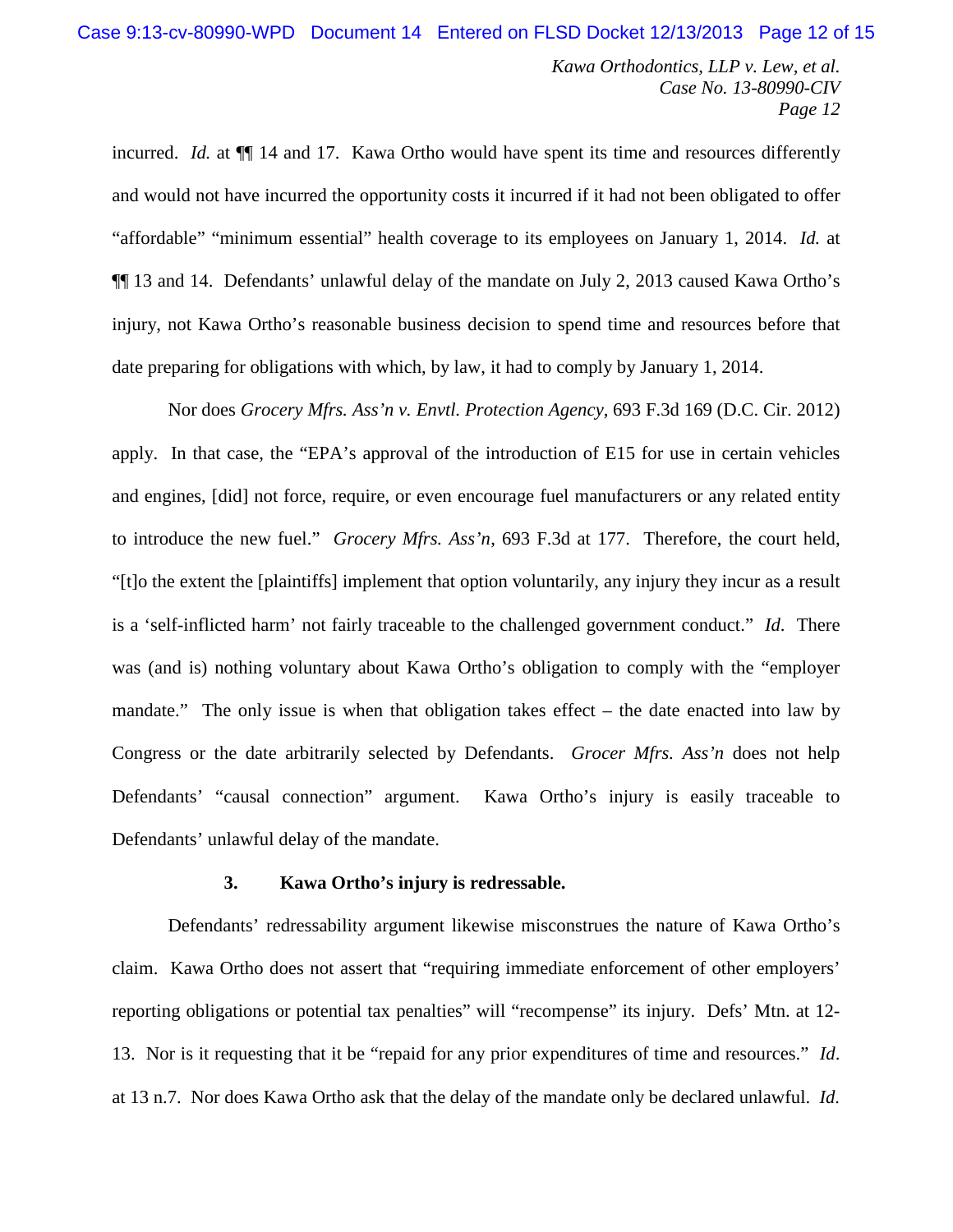at 13. Kawa Ortho's Complaint expressly asks the Court to enter an injunction "prohibiting and setting aside Defendants' unlawful delay of the 'employer mandate.'" Complaint at Prayer for Relief ¶ 2.

Under the APA, the Court must "set aside" unlawful agency action. 5 U.S.C. § 706(2). If the Court sets aside Defendants' unlawful delay of the "employer mandate," the effective date for which Kawa Ortho planned – the one established by Congress – will be reinstated. The "anticipatory compliance" costs and accompanying opportunity costs Kawa Ortho incurred will not have been wasted. If Kawa Ortho prevails, its injury will be redressed by the relief it seeks and to which it is entitled under the APA. Kawa Ortho has standing.

### **D. Kawa Ortho Did Not Allege Injury as a Taxpayer.**

Nowhere in the Complaint does Kawa Ortho allege that it brought this action as a taxpayer. Nor does Kawa Ortho allege that it has standing as a taxpayer. Defendants simply misconstrue the purpose of Kawa Ortho's allegations about the widespread impact of Defendants' unlawful delay of the mandate. *See* Complaint at ¶¶ 18-19. The purpose of these allegations was to demonstrate that Defendants' action is not merely "transitional relief" or enforcement decision. It is a deliberate and unequivocal policy change that affects hundreds of thousands of employers and millions of employees and their dependents and has a very real, very significant fiscal impact. *See* Plaintiff's Motion for Summary Judgment at 8.

## **V. Conclusion.**

For the foregoing reasons and the entire record herein, Kawa Ortho respectfully requests that the Court deny Defendants' motion to dismiss.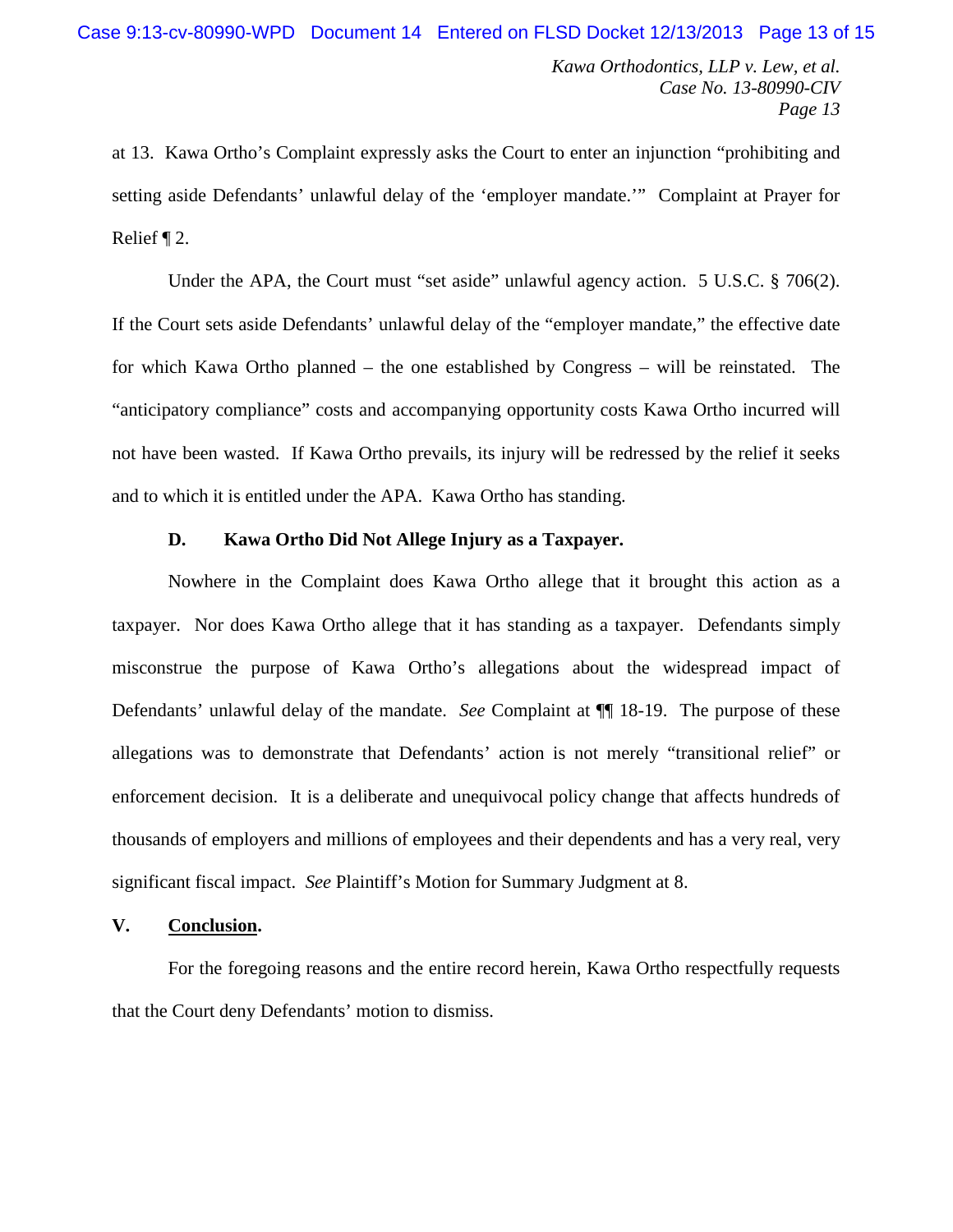Case 9:13-cv-80990-WPD Document 14 Entered on FLSD Docket 12/13/2013 Page 14 of 15

*Kawa Orthodontics, LLP v. Lew, et al. Case No. 13-80990-CIV Page 14*

Dated: December 13, 2013 Respectfully submitted,

s/ Christopher B. Lunny

CHRISTOPHER B. LUNNY (FL 008982) E-mail: chris@radeylaw.com Secondary E-mail: cdemeo@radeylaw.com HARRY O. THOMAS (FL 195097) E-mail: hthomas@radeylaw.com Secondary E-mail: jday@radeylaw.com Radey, Thomas, Yon & Clark, P.A. Post Office Box 10967 (32302) 301 South Bronough Street, Suite 200 Tallahassee, Florida 32301 (850) 425-6654 (phone) (805) 425-6694 (facsimile)

s/ Paul J. Orfanedes

PAUL J. ORFANEDES (Admitted *Pro Hac Vice*) E-mail: porfanedes@judicialwatch.org JAMES F. PETERSON (Admitted *Pro Hac Vice*) E-mail: jpeterson@judicialwatch.org JUDICIAL WATCH, INC. 425 Third Street, SW, Suite 800 Washington, DC 20024 (202) 646-5172 (phone) (202) 646-5199 (facsimile)

*Attorneys for Plaintiff*